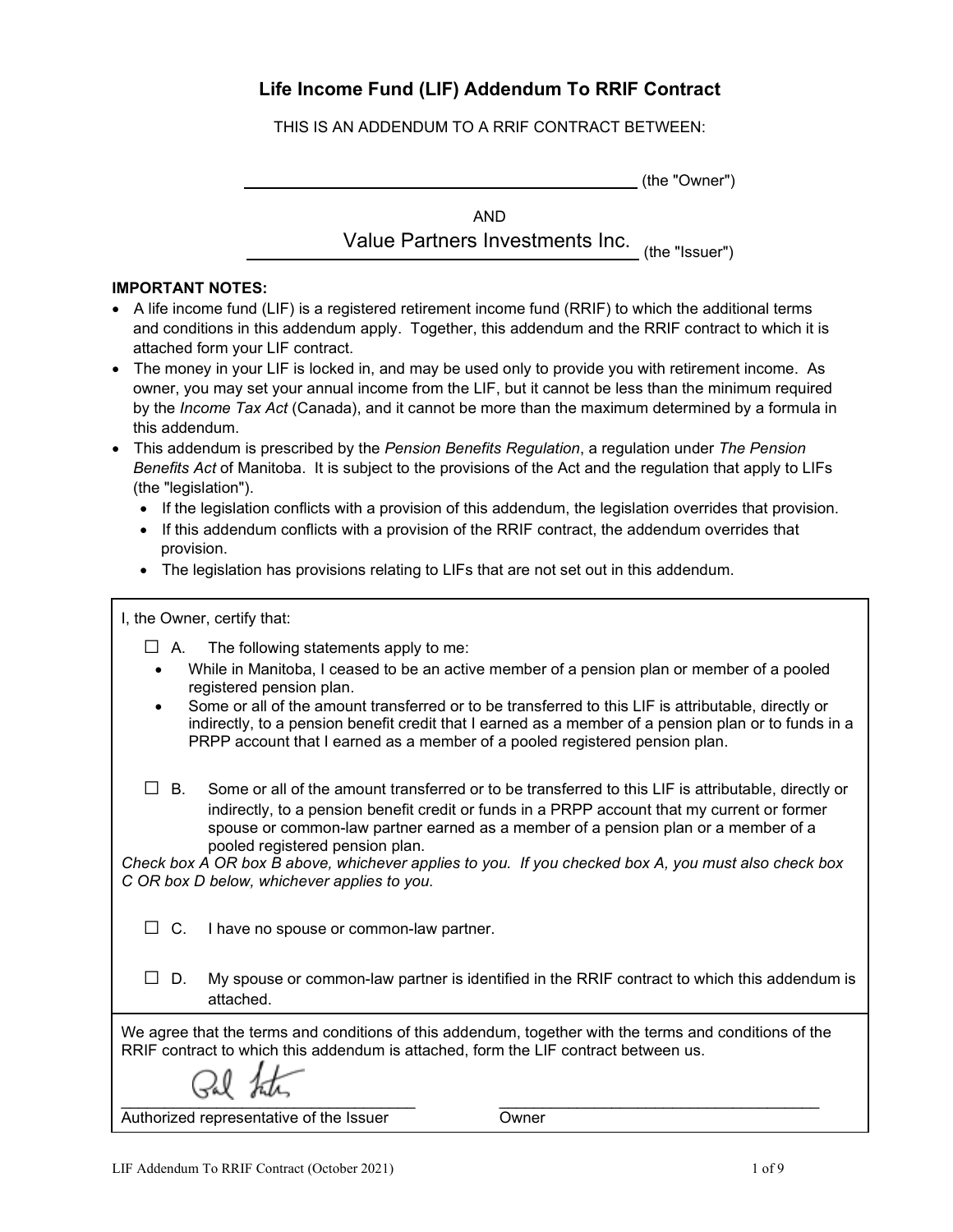# **GENERAL PROVISIONS**

**Interpretation**<br>**1(1)** Th **1(1)** The following definitions apply in this addendum, except where the context otherwise requires.

**"Act"** means *The Pension Benefits Act* of Manitoba, as from time to time amended. (« *Loi* »)

**"Issuer"** means the financial institution named on the first page of this addendum as the Issuer. (« émetteur »)

**"legislation"** means the Act and the regulation. (« mesures législatives »)

**"LIF"** means the life income fund established by the Issuer for your benefit under this contract. (« FRV »)

"**"pooled registered pension plan"** means a pooled registered pension plan as defined in *The Pooled Registered Pension Plans (Manitoba) Act*. (« régime de pension agréé collectif » ou « RPAC »)

**"PRPP account"** means a PRPP account as defined in *The Pooled Registered Pension Plans (Manitoba) Act*. (« compte d'un participant » ou « compte RPAC »)

**"regulation"** means the *Pension Benefits Regulation*, as from time to time amended. (« règlement »)

**"RRIF contract"** means the RRIF contract to which this addendum is attached. (« contrat de FERR »)

**"transfer"** does not include payments to you as income under the LIF. (« transfert »)

**"you"** means the individual named on the first page of this addendum as the Owner. (« vous »)

**1(2)** This addendum uses other terms that are defined in the legislation. They have the same meaning here as in the legislation.

**1(3)** Unless the context otherwise requires, a reference in this addendum to a page or provision is a reference to that page or provision of this addendum.

**1(4)** You are

(a) a **"member-owner"**, if you checked Box A on page 1; or

(b) a **"non-member owner"**, if you checked Box B on page 1.

## **When addendum takes effect**

**2(1)** Subject to subsection (2), this addendum takes effect

(a) when the RRIF contract is signed by you and the Issuer, if the addendum is completed and attached to the contract at the time of signing; or

(b) when the addendum is completed and attached to the contract with your written authorization, if it is attached to the contract after the contract is signed.

**2(2)** If you are a member-owner with a spouse or common-law partner, this addendum does not take effect, and no money may be transferred to your LIF, until the Issuer receives a copy of a joint pension waiver signed by your spouse or common-law partner.

# **Manitoba locked-in money**

LIF Addendum To RRIF Contract (October 2021) 2 of 9 **3(1)** Only Manitoba locked-in money may be transferred to or held in your LIF.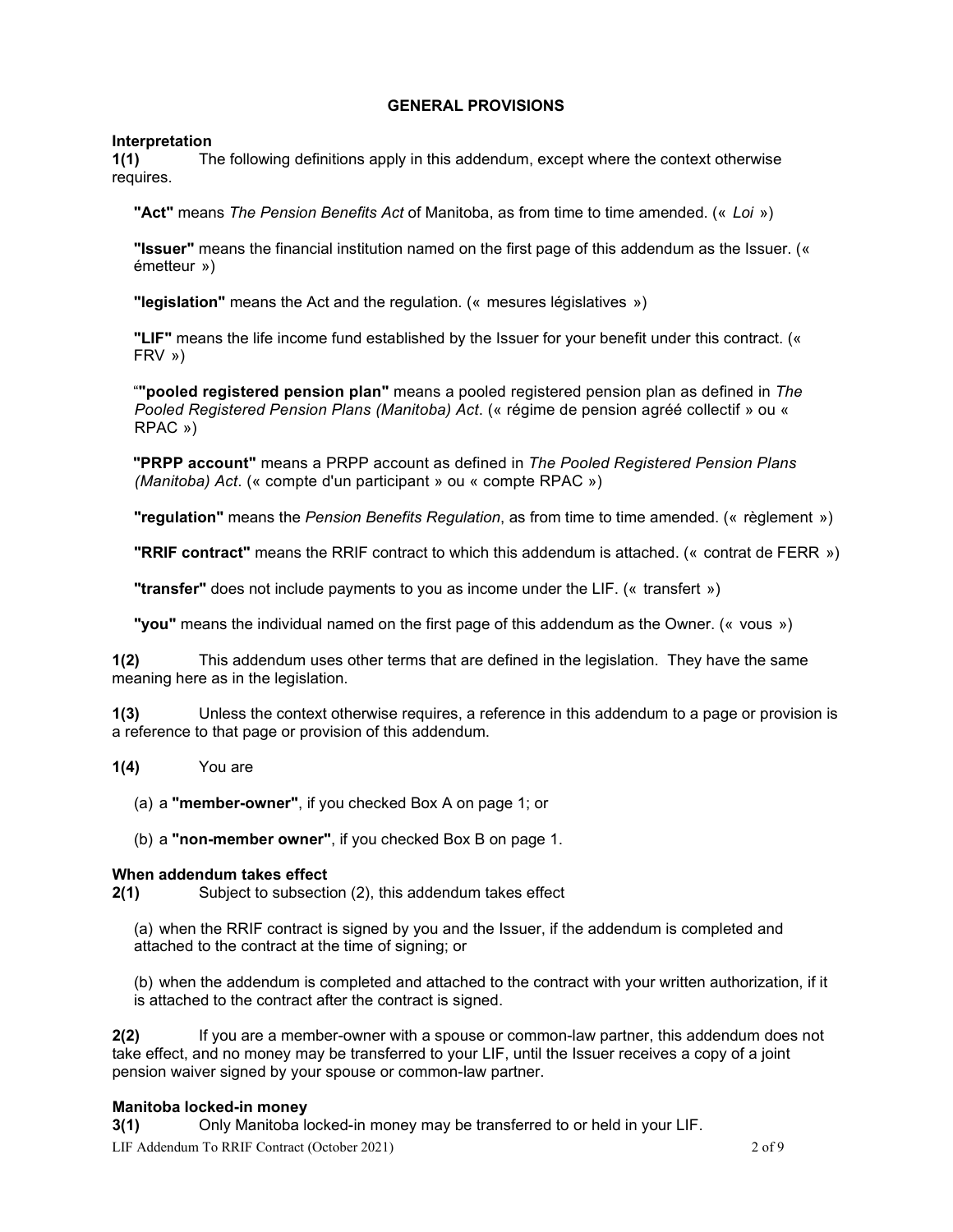**3(2)** Money may be transferred or withdrawn from your LIF only as required or permitted by this addendum or the legislation.

**3(3)** You may not assign this LIF or any of your rights under this contract to any person, except as required or permitted by this addendum or the legislation.

#### **Protection of retirement income**

**4** No money or investments in this LIF can be seized, attached or otherwise taken by any creditor, except

(a) to enforce a maintenance order against you; or

(b) if you are a member-owner with a spouse or common-law partner, to enforce a division of your pension benefit credit on a breakdown of your relationship.

#### **LIF to be registered and administered as a RRIF**

**5(1)** The Issuer must register this LIF as a RRIF, and must ensure that it continues to qualify for registration as a RRIF.

**5(2)** Money in this LIF is to be invested in accordance with the investment rules applicable to RRIFs and in accordance with the regulation.

#### **Issuer is and will remain registered**

**6** The Issuer

(a) warrants that it is registered, as required by the regulation, in relation to LIF contracts; and

(b) agrees to take all reasonable steps to ensure that it will remain registered for the duration of this contract.

#### **Fiscal year**

**7** The fiscal year for this LIF is the calendar year.

#### **Annual statement**

**8** Within 60 days after the beginning of each year, the Issuer must provide you with a statement that contains the following information:

- (a) the amounts of any transfers to, or transfers from, the LIF during the previous year;
- (b) the income and gains, net of losses, earned by the LIF during the previous year;
- (c) the amounts paid to you out of the LIF in the previous year;
- (d) the amount and nature of any fees charged to the LIF during the previous year;
- (e) the LIF account balances at the beginning and at the end of the previous year;
- (f) the minimum amount that must be paid to you out of the LIF during the current year;

(g) the maximum amount that may be paid to you out of the LIF during the current year, which is determined according to sections 18.2 or 18.3;

(h) instructions for you to notify the Issuer about how much to pay you out of the LIF during the current year, and when to pay it.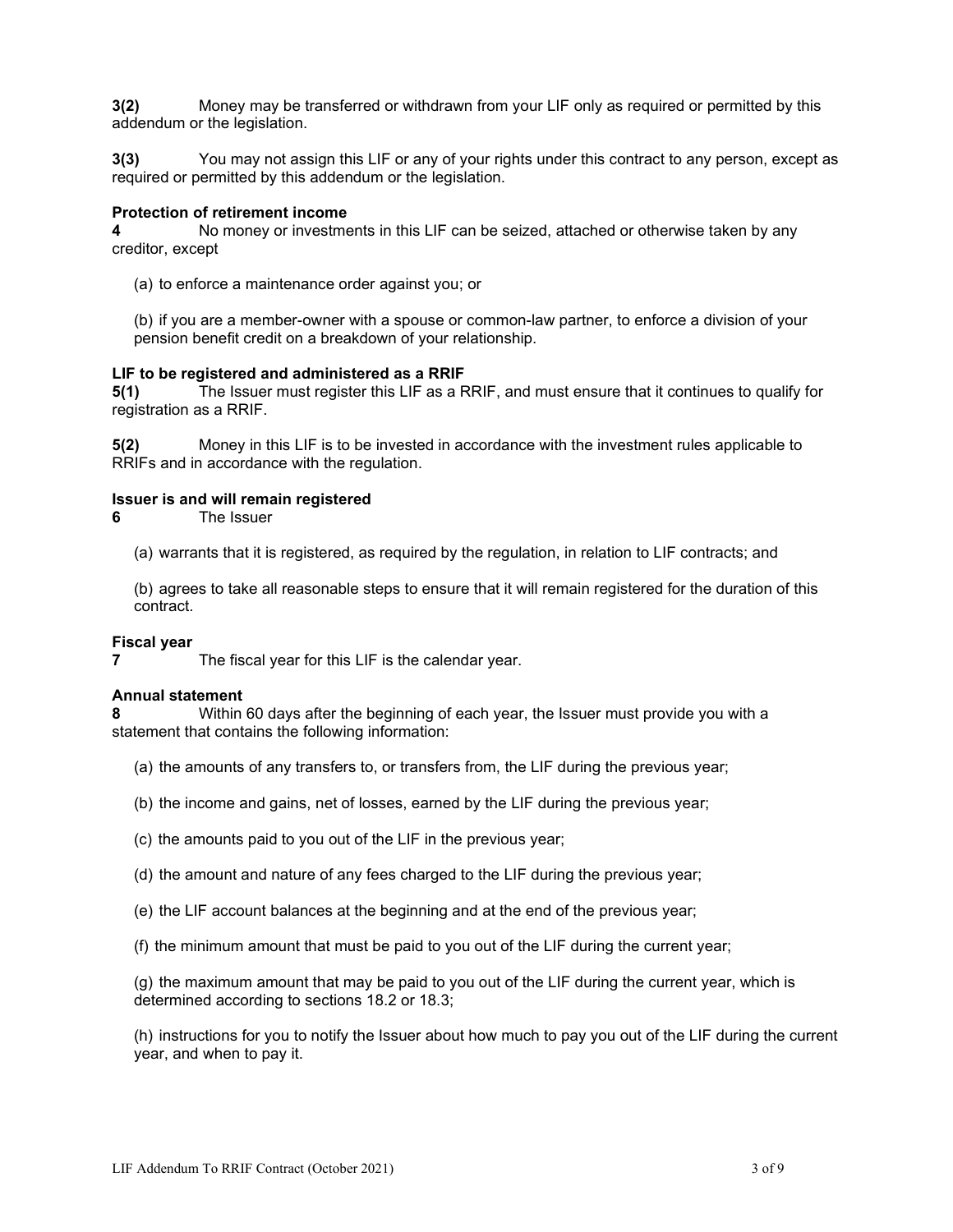# **Statement before and after transfer**

**9(1)** If an amount has been transferred from the LIF, or becomes transferable as of a specified date, the Issuer must prepare a statement showing the LIF account balance as of the date of the transfer or the specified date.

**9(2)** The Issuer must provide the statement

(a) to you, if you are transferring the amount to another vehicle;

(b) to you and your spouse or common-law partner (or former spouse or common-law partner), if the transfer is being made to effect a division of your pension benefit credit because of a breakdown in your relationship; or

(c) to the person entitled to the death benefit under the LIF (your surving spouse or common-law partner, your designated beneficiary or your estate, as the case may be), if the transfer is made because of your death.

## **LIF TRANSFERS**

#### **Permitted transfers to LIF**

**10** An amount may be transferred to this LIF only from

(a) a pension plan under one of the following provisions of the Act:

(i) if you are a member-owner, subsection 21(13.1) (transfer to LIF after ceasing active membership), or

(ii) if you are a non-member-owner, subsection 21(26.2) (transfer by surviving spouse or commonlaw partner on pre-retirement death) or clause 31(4)(b) (transfer by person entitled to division of pension benefit credit);

(b) another LIF or a LIRA to which no amount has been transferred or contributed other than Manitoba locked-in money;

(c) a VB account;

(d) an RRSP to which no amount has been transferred or contributed other than Manitoba locked-in money; or

(e) a pooled registered pension plan.

#### **Permitted transfers to other vehicle**

**11** An amount may be transferred from this LIF only to

- (a) another LIF;
- (b) a pension plan;
- (c) a VB account;
- (d) a LIRA;
- (e) a prescribed RRIF;
- (f) an insurer to purchase a life annuity contract; or

(g) a pooled registered pension plan.

LIF Addendum To RRIF Contract (October 2021) 4 of 9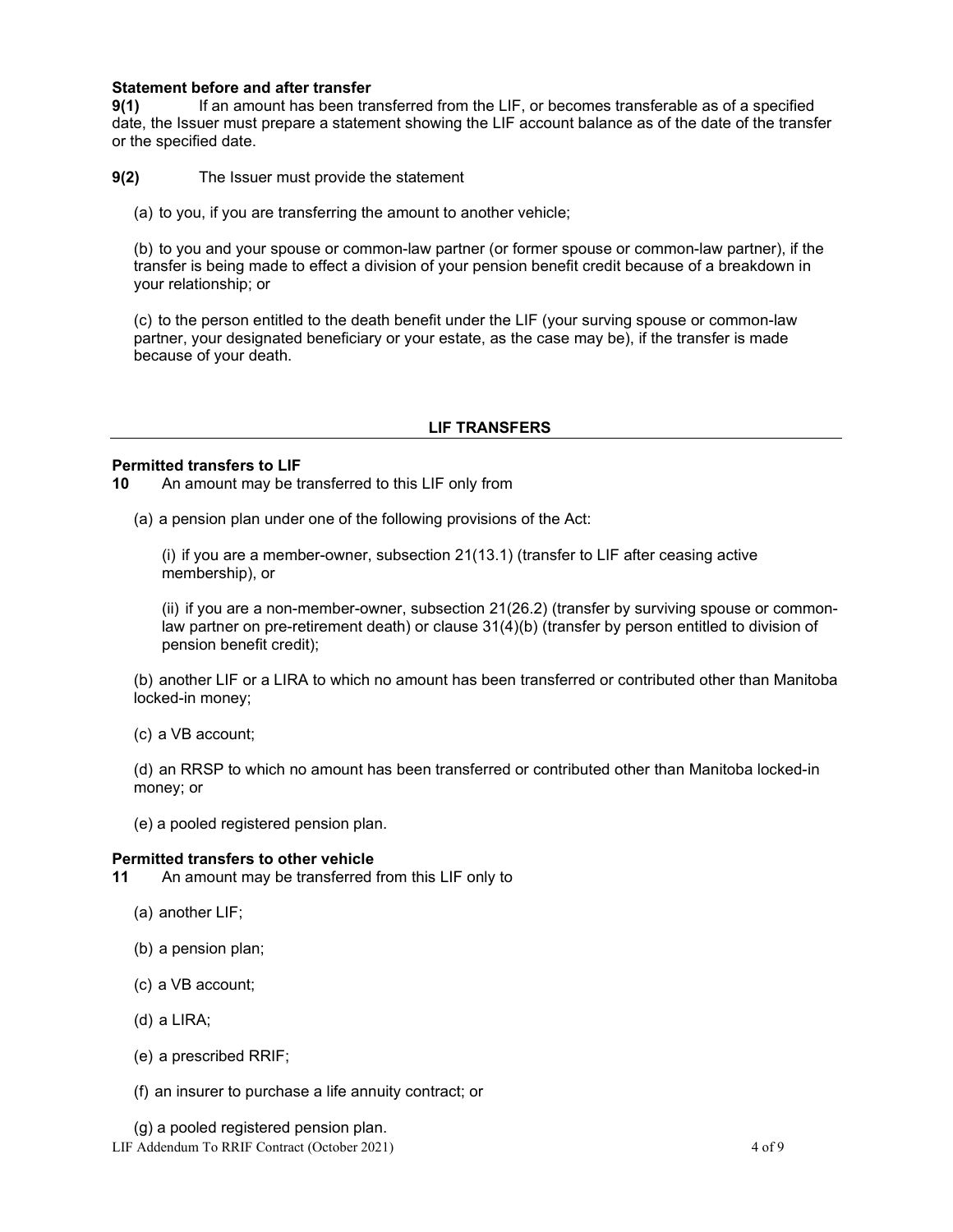# **Restriction against splitting LIF**

**12** You may not transfer an amount from this LIF if

(a) as a result of the transfer, the amount transferred or the amount remaining in this LIF would be eligible for withdrawal under Division 6 of Part 10 (commutation of small pensions and withdrawals from small LIRAs and LIFs); or

(b) in the same calendar year, you have made one or more withdrawals from this LIF under Division 12 of Part 10 (withdrawals from prescribed plan due to financial hardship).

#### **Issuer's duties when transferring to another vehicle**

**13(1)** Before transferring an amount from the LIF to another vehicle, the Issuer must

(a) be satisfied that

(i) in the case of a transfer to a LIRA or another LIF, the issuer of the LIRA or LIF is registered with the Superintendent of Pensions as an issuer of that type of vehicle,

(ii) in the case of a transfer to a pension plan or pooled registered pension plan, the transfer is permitted by the terms of the plan, or

(iii) in the case of a transfer to an insurer, the transferred amount will be used only to purchase a life annuity contract;

(b) advise the issuer or administrator of the other vehicle that the amount being transferred is Manitoba locked-in money,

(c) be satisfied that the issuer has ascertained that receiving financial institution, pension plan administrator or pooled registered pension plan administrator will treat the money as Manitoba lockedin money,

(d) if you are a member-owner with a spouse or common-law partner, provide to the issuer or administrator of the other vehicle a copy of any consent or waiver provided by your spouse or common-law partner in relation to the LIF;

(e) if you have previously made a one-time transfer under section 21.4 of the Act or Division 4 of Part 10 of the regulation, provide to the issuer or administrator of the other vehicle a copy of any statement from the Superintendent of Pensions received by the Issuer in relation to that transfer; and

(f) provide you with the statement required by section 9 (statement before and after transfer).

**13(2)** When transferring an amount from the LIF to another vehicle as permitted by section 11, the Issuer must comply with the applicable provisions of the legislation and the *Income Tax Act* (Canada).

## **Liability for failure to comply**

**14** If the Issuer transfers an amount out of the LIF in contravention of the legislation or this addendum, the Issuer may be required by the legislation to provide, or fund the provision of, benefits that could have been provided under the LIF if the transfer had not occurred.

# **Transfer of securities**<br>**15** When an amour

**15** When an amount is to be transferred from the LIF to the issuer or administrator of another vehicle, the Issuer may, with your consent, effect the transfer by transferring transferable securities held by the LIF.

## **YOUR INCOME FROM THE LIF**

# **When do your income payments begin?**

**16** The Issuer must begin making payments to you out of the LIF no later than December 31 of the year following the year in which the LIF was established.

#### **You set your annual income from the LIF**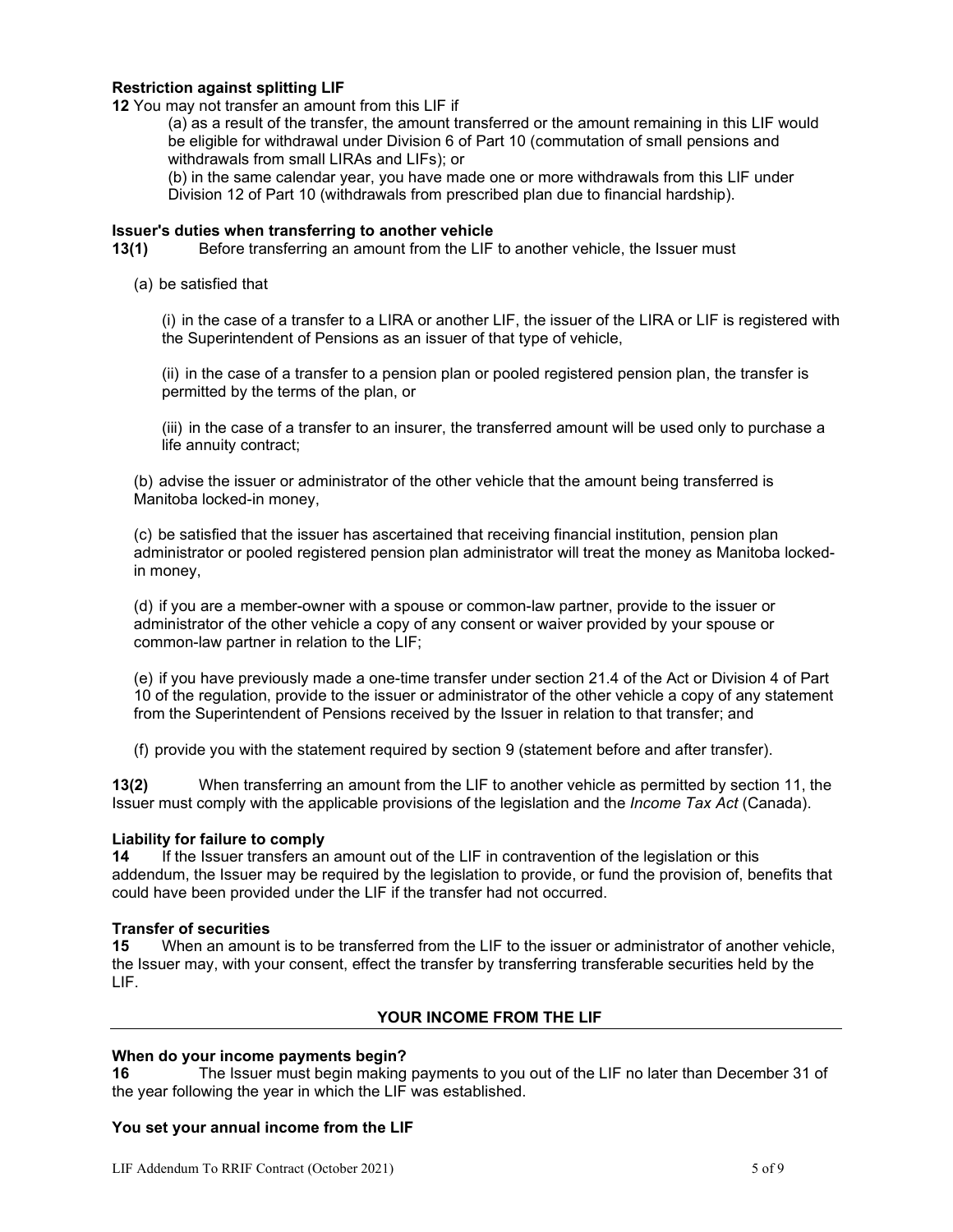**17(1)** Within 60 days after the beginning of each year, you will receive the annual statement described in section 8. Within 60 days after receiving that statement, you must notify the Issuer in writing of the total amount to be paid to you out of the LIF for the year.

**17(2)** If the Issuer guarantees a rate of return for the LIF for a period longer than a year, your notice for the first year of the period must specify the total amount to be paid in each year that ends at or before the end of the period for which the rate of return is guaranteed.

**17(3)** The amount that you set as your income from the LIF for the year must be

(a) not less than the minimum amount that the *Income Tax Act* (Canada) requires you to be paid; and

(b) subject to that minimum, not more than the maximum amount determined for the year under section 18.

Subject to those minimum and maximum amounts (which will be set out in your latest annual statement), you may revise the amount at any time during the year by written notice to the Issuer.

**17(4)** If you fail to specify the amount to be paid for the year, the Issuer will pay you the minimum amount before the end of the year.

**17(5)** In the first year of this contract, you are not required to receive a minimum amount unless the amount transferred to this contract was transferred from another LIF or VB account. In that case, in the year of the transfer you will continue to be paid amounts that you were being paid for that year under the other LIF or VB account.

# **Your maximum annual income from the LIF**

**18(1)** Subsection (2) applies when the rate of return for the LIF is not guaranteed beyond the end of the year. If the LIF's rate of return is guaranteed for a multi-year period, subsection (2) applies to the first year of the period, and subsection (3) applies to each year of the period after the first year.

**18(2)** The total of the amounts to be paid to you out of the LIF for a fiscal year must not exceed the amount determined by clause (a) or the amount determined by (b), whichever is greater:

(a) the amount determined by the following formula:

Maximum amount =  $F \times (B + T)$ 

In this formula,

- F is the factor (from the table at the end of this addendum) that corresponds to the reference rate for the year and your age at the end of the immediately preceding year,
- B is the balance of the LIF at the beginning of the year,
- T is the total of all amounts transferred to the LIF in the year, other than amounts transferred directly or indirectly from another LIF, a PRPP account or a VB account;
- (b) the total of
	- (i) the income and gains, net of losses, earned in the LIF in the immediately preceding year, and

(ii) 6% of all amounts transferred to the LIF during the current year, other than amounts transferred directly or indirectly from another LIF, a PRPP account or a VB account.

**18(3)** The total of the amounts to be paid to you out of the LIF for the second or subsequent fiscal year of a multi-year period for which the LIF's rate of return is guaranteed must not exceed the maximum determined by the following formula:

LIF Addendum To RRIF Contract (October 2021) 6 of 9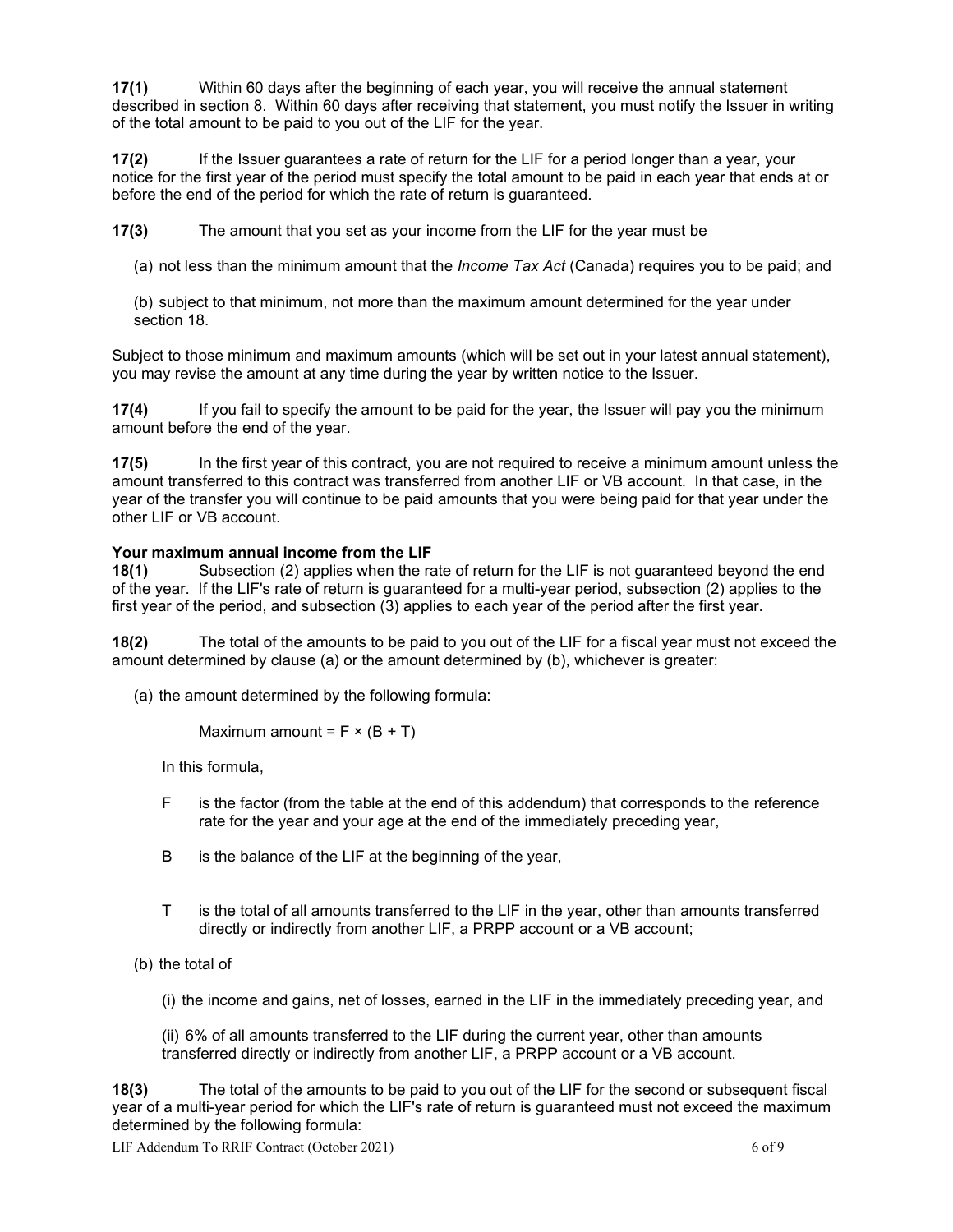Maximum amount =  $M \times B_1/B_2$ 

In this formula,

- M is the maximum amount payable to you for the first year of the multi-year period (which is determined under subsection 18(2);
- $B_1$  is the LIF balance at the beginning of year;
- B<sub>2</sub> is the reference balance as at the beginning of the year, calculated as
	- (a) the reference balance as at the beginning of the previous year, minus M,

plus

(b) the amount determined under clause (a) multiplied by the reference rate for the year, if it is one of the first 16 fiscal years of the LIF, or by 6% in any other case.

For the purpose of clause (a), in determining the maximum payable in the second year of the multi-year period, the reference balance as at the beginning of the previous year is the LIF balance at the beginning of the period.

**18(4)** If the maximum determined under subsection (2) or (3) is less than the minimum amount that the *Income Tax Act* (Canada) requires you to receive from the LIF, you must be paid the minimum.

**18(5)** For the purpose of subsections (2) and (3), **"reference rate"** for a year means the greater of 6% and the percentage determined for the year by

(a) adding 0.5% to the average yield as at November 30 of the immediately preceding year, as published by the Bank of Canada in the *Bank of Canada Review* and expressed as a percentage, for Government of Canada long-term bonds identified as CANSIM Series V 122487; and

(b) converting the rate determined under clause (a), based on semi-annual compounding of interest, to an effective annual rate of interest, and rounding it to the nearest multiple of 0.5%.

# **DEATH OF OWNER**

# **Death benefit**

**19(1)** Upon your death, the balance in the LIF is payable as a death benefit to the person entitled to it under this section.

**19(2)** The death benefit is payable to your surviving spouse or common-law partner if

(a) you are a member-owner;

(b) immediately before your death, you and your spouse or common-law partner were not living separate and apart from each other by reason of a breakdown in your relationship; and

(c) the Issuer has not received a death benefit waiver signed the spouse or common-law partner that has not been revoked.

**19(3)** For the purpose of clause (2)(c), **"death benefit waiver"** includes the following:

- (a) a waiver under section 20;
- (b) a waiver under subsection 21(26.3) of the Act in respect of a pension benefit credit to which the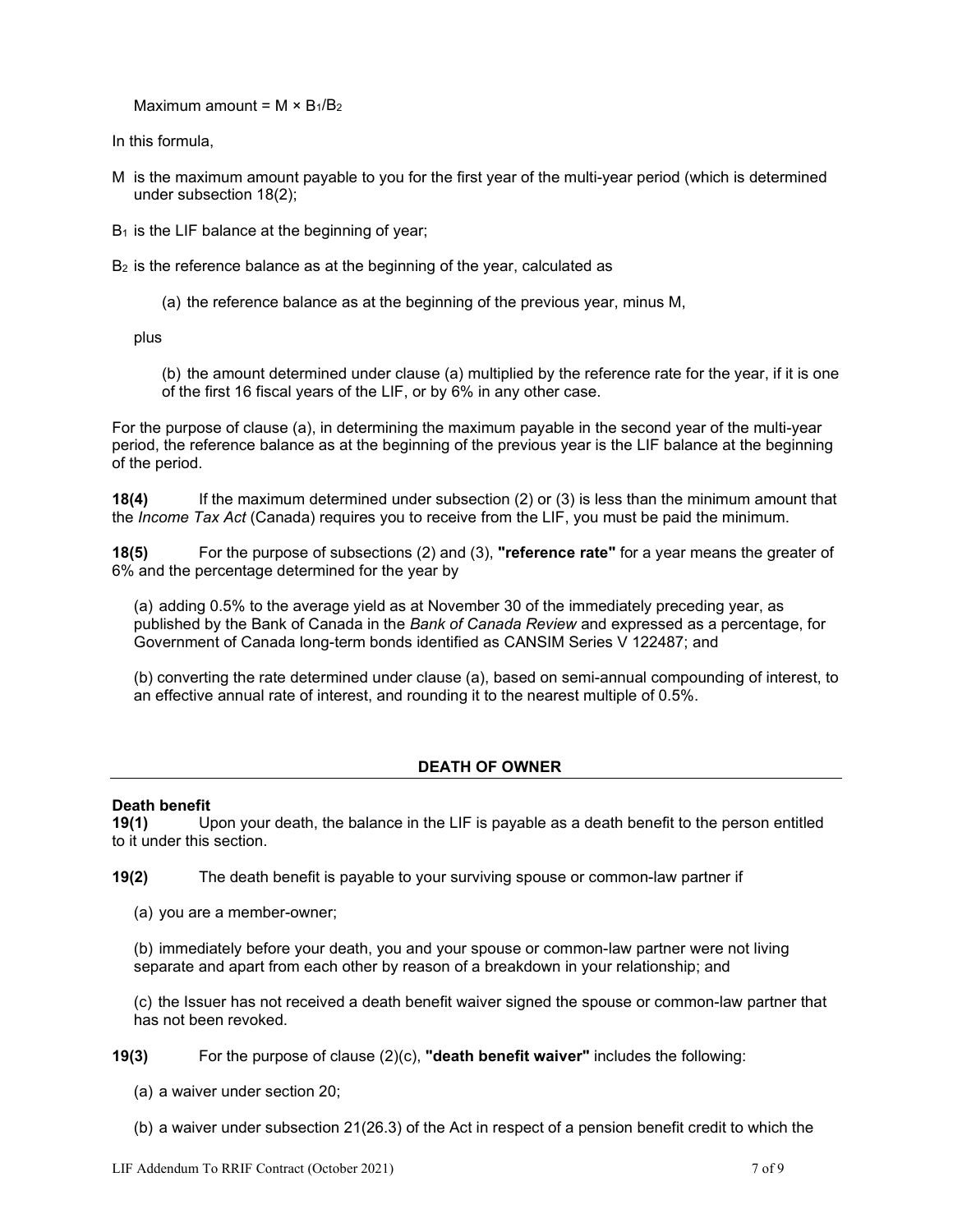balance in this LIF is directly or indirectly attributable; and

(c) a waiver under section 10.25 of Division 2 of Part 10 of the regulation in respect of a LIRA to which the balance in this LIF is directly or indirectly attributable.

**19(4)** If the death benefit is not payable to your surviving spouse or common-law partner, it is payable to your designated beneficiary or, if you have not designated a beneficiary, to your estate.

**19(5)** Within 90 days after receiving the necessary documentation, the Issuer must pay the death benefit as a lump sum to the person entitled to it. But, if that person is your spouse or common-law partner, he or she may, subject to the *Income Tax Act* (Canada), direct the Issuer to transfer it directly to an RRSP or RRIF, and the Issuer must transfer it accordingly.

## **Death benefit waiver**

**20(1)** Your spouse or common-law partner may, before or after your death, waive his or her entitlement or potential entitlement to the death benefit in accordance with section 10.41 of Division 2 of Part 10 of the regulation (death benefit under LIF). Upon request by you or your spouse or common-law partner, the Issuer must provide the information and form required for the waiver.

**20(2)** A death benefit waiver may be revoked by you and your spouse or common-law partner by signing a joint revocation of that waiver and filing it with the Issuer.

## **LUMP SUM WITHDRAWALS**

#### **Overview — when you may withdraw balance**

**21(1)** Under the regulation, you might be entitled to withdraw all or part of the balance of your LIF in the following circumstances:

(a) you are a non-resident of Canada for the purposes of the Income Tax Act (Canada) and have had that status for at least two years (*see Division 5 of Part 10 of the regulation*);

(b) the total of the Manitoba locked-in money in all your LIFs and LIRAs, plus interest at the prescribed rate to the end of the year in which you turn 65, is less than 40% of the YMPE for the year in which you apply for the withdrawal (*see Division 6 of Part 10 of the regulation*);

(c) you have a shortened life expectancy of less than two years (*see Division 7 of Part 10 of the regulation*);

(d) you are 55 or older and you make a request for a once in a lifetime withdrawal of up to 50% of the balance in your LIFs and pension plan, if the plan permits (*see Division 4 of Part 10 of the regulation)*.

(e) you have reached the age of 65 years and make an application to withdraw the full balance of your LIF (*see Division 11 of Part 10 of the regulation*);

(f) you are eligible to make a withdrawal based on financial hardship (*see Division 12 of Part 10 of the regulation*).

**21(2)** If any of these circumstances apply to you, you may request the Issuer to provide the information and forms necessary for you to apply for a withdrawal. Subject to the regulation, the Issuer must provide you with the relevant information and forms.